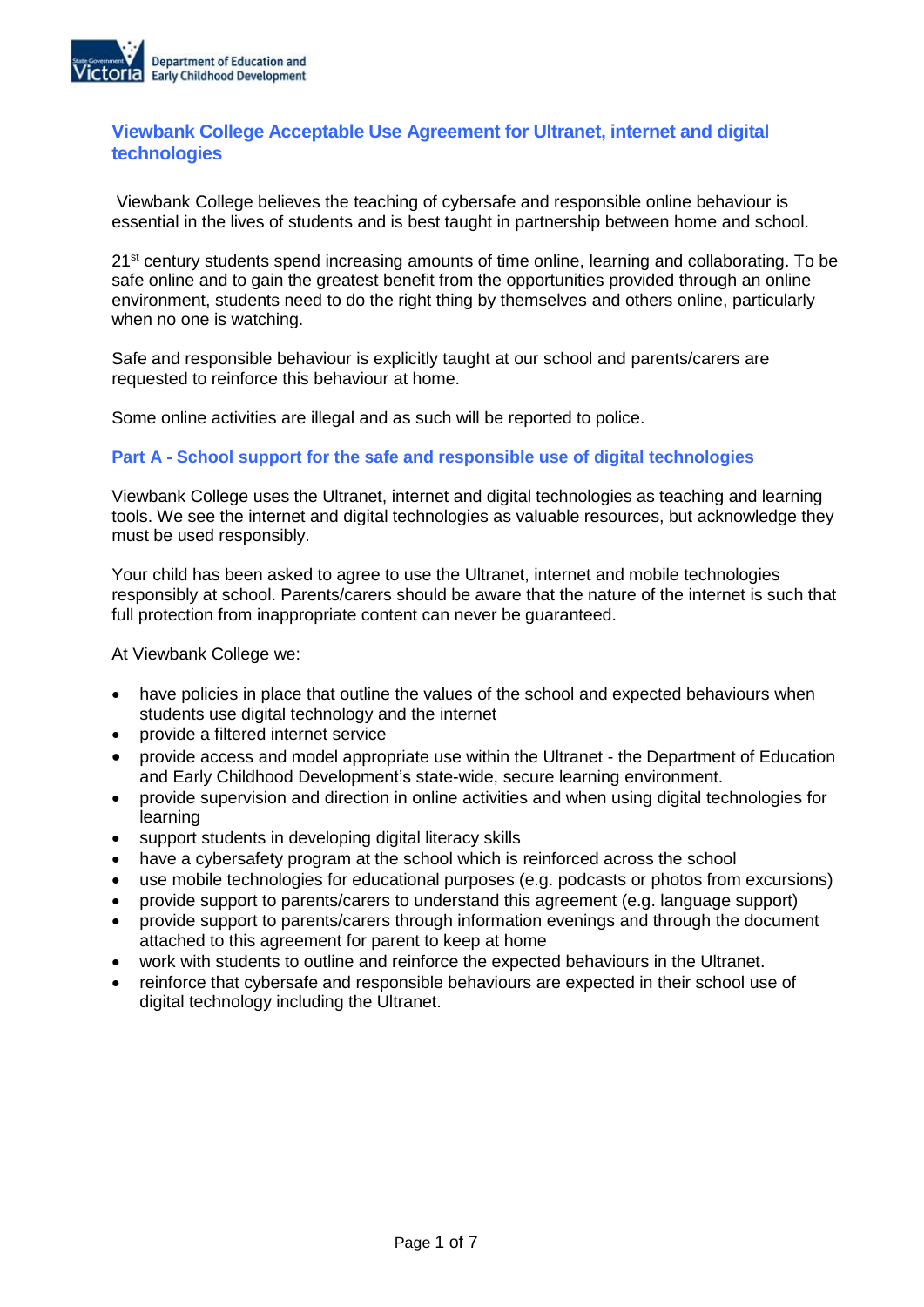

### **Viewbank College Acceptable Use Agreement for Ultranet, internet and digital technologies**

#### **Part B - Student Agreement**

When I use digital technology I agree to:

- be a safe, responsible and ethical user whenever and wherever I use it
- support others by being respectful in how I communicate with them and never write or participate in online bullying (this includes forwarding messages and supporting others in harmful, inappropriate or hurtful online behaviour)
- talk to a teacher if I feel uncomfortable or unsafe online or see others participating in unsafe, inappropriate or hurtful online behaviour
- seek to understand the terms and conditions of websites and online communities and be aware that content I upload or post is my digital footprint
- protect my privacy rights and those of other students by not giving out personal details including full names, telephone numbers, addresses and images
- use the internet for educational purposes and use the equipment properly
- abide by copyright procedures when using content on websites (ask permission to use images, text, audio and video and cite references where necessary)
- think critically about other users' intellectual property and how I use content posted on the internet.
- not interfere with network security, the data of another user or attempt to log into the network with a user name or password of another student
- not reveal my password to anyone except the system administrator or the teacher
- not bring or download unauthorised programs, including games, to the school or run them on school computers
- When I use my mobile phone, iPod or other mobile device I agree to:
- keep the device off during class times and only make or answer calls and messages outside of lesson times – except for approved learning purposes
- protect the privacy of others and never post **or forward** private information about another person
- only take photos and record sound or video when it is part of an approved lesson
- seek permission from individuals involved before taking photos, recording sound or videoing them
- seek appropriate (written) permission from individuals involved before publishing or sending photos, recorded sound or video to anyone else or to any online space
- be respectful in the photos I take or video I capture and never use these as a tool for bullying.

#### *© State of Victoria 2011*

*This work has been created by the teachers listed below as employees of the Department of Education and Early Childhood Development, Victoria and copyright is owned by the Crown in right of the State of Victoria. It may be reproduced in whole or in part for study or training purposes, subject to the inclusion of an acknowledgment of the source and no commercial usage or sale. Reproduction for the purposes other than those indicated above requires the written permission of the Department of Education and Training. Requests and enquiries concerning reproduction and copyright should be addressed to the Liability Management Manager, Department of Education and Early Childhood, 2 Treasury Place, Melbourne, VIC, 3002*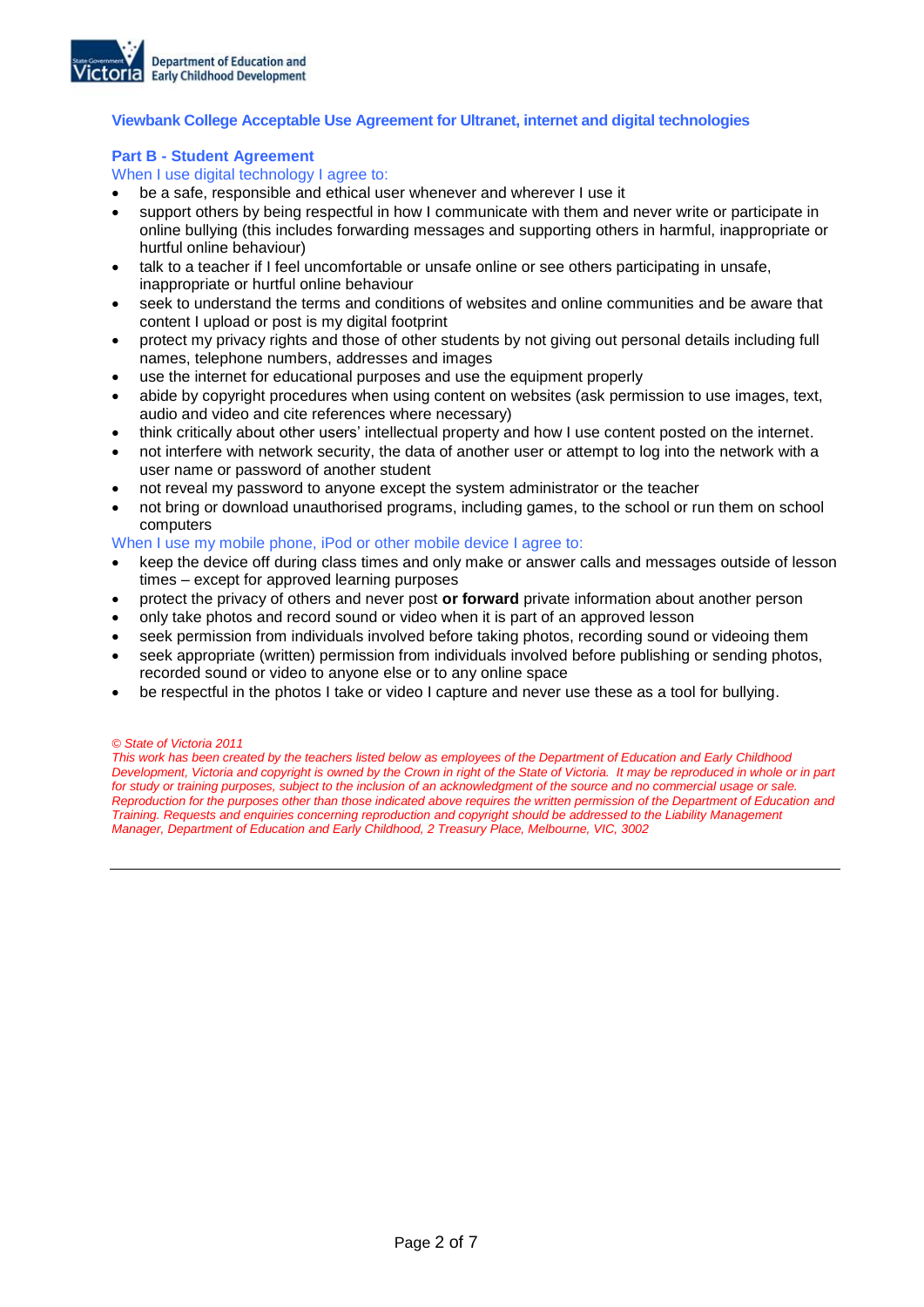

# **Family Information – Advice to support the safe and responsible use of digital technologies at home**

At school the internet is used to support teaching and learning. At home, however, it is often used differently. Not only is it a study resource for students, but it is increasingly being used as a social space to meet and chat.

The term "space" is used here to describe a website that works like a community with live interaction and the capacity for your child to chat with others, personalise their space and share information. Each space has a purpose, audience and tool set including those around security and protection. The internet also provides access to websites with information, images and videos for students to view. Not all content is presented as a space.

The Ultranet is a password protected online learning space for all Victorian Government school students. In this space your child will be able to use tools to communicate and collaborate with other students from their class/school both at school and at home.

The Ultranet is designed as a learning space, accessible at home. It will not stop or replace access to the internet for your child. Information regarding Ultranet implementation will be made available via the newsletter as it becomes available.

### **About the agreement:**

As a Viewbank College student, your child agrees to behave in a certain way online and to take appropriate action when and as required. Please contact the school to clarify or receive additional information.

The Ultranet provides learning spaces that are moderated by teachers. Moderations track comments and control who can use the spaces and tools. The spaces on the internet are different. The control of these is often with the site or space owners. Ultranet users are able to report incidents and have content removed.

### **Be a safe, responsible and ethical user whenever and wherever I use it.**

The College's Student Engagement Policy outlines the values of the school and expected behaviours when students use the Ultranet, the internet and digital technologies at school.

# **Support others by being respectful in how I communicate with them and never write or participate in online bullying (this includes forwarding messages and supporting others in harmful, inappropriate or hurtful online behaviour).**

Being online can make students feel that they are anonymous and sometimes students may say things online that they would never say to someone's face. The web space or online chat environment that they use in leisure time might also have explicit language and they may feel they have to be part of it. Bullying online can take a number of forms from repeated messages to exclusion from social spaces. Students who forward on messages or participate in the exclusion may not see themselves as bullying. These actions also contribute to the hurt and distress of others.

# **Talk to a teacher if I feel uncomfortable or unsafe online or see others participating in unsafe, inappropriate or hurtful online behaviour.**

Incidents online often go unreported. Students have reported their reasons as embarrassment, a belief that online issues are theirs to solve as adults don't understand, a feeling that reporting it will make it worse and the most common reason given is a fear that they will lose access to their technology.

### **Students are advised to report an incident if:**

- they feel that the welfare of other students at the school is being threatened
- they come across sites which are not suitable for their school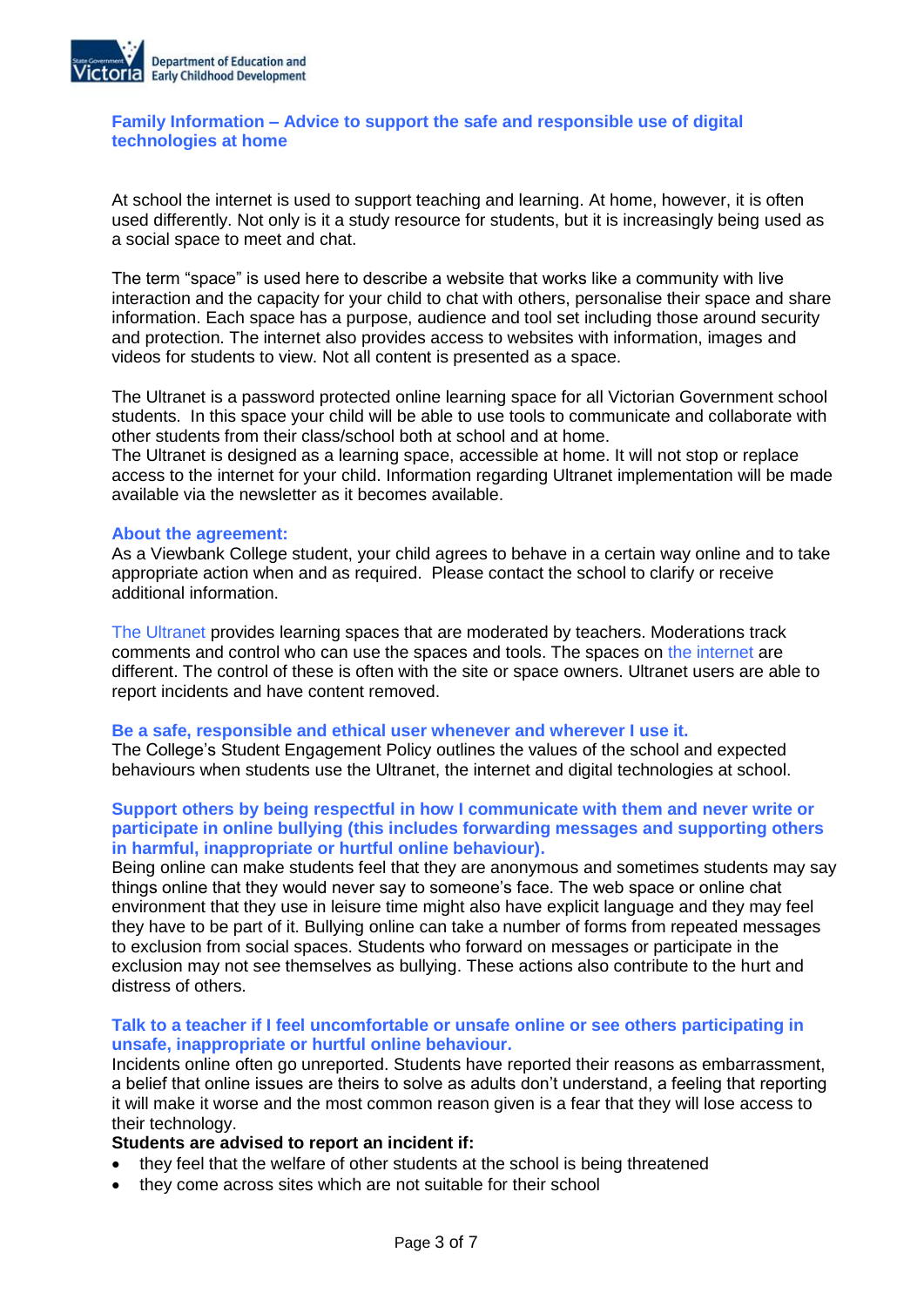

- someone writes something they don't like, or makes them and their friends feel uncomfortable or asks them to provide information that they know is private
- they accidentally do something which is against the rules and responsibilities they have agreed to.

# **Seek to understand the terms and conditions of websites and online communities and be aware that content I upload or post is my digital footprint.**

Many websites/spaces have conditions of use, such as ownership of the content and the age of participants. For example: Children under 13 years of age are not permitted access to Facebook. When posting information online - A good rule is "Don't post what you wouldn't want your Grandparent, Principal, or future boss to read."

# **Protect my privacy rights and those of other students by not giving out personal details including full names, telephone numbers, addresses and images.**

Students like to publish information about themselves and their friends in spaces like MySpace, Facebook and blogs. This can put them at risk of being approached, groomed or bullied online. To avoid this we recommend they:

- don't use their own name, but develop an online name and use avatars
- don't share personal details, including images of themselves or their friends online
- password protect any spaces or accounts they have
- don't allow anyone they don't know to join their chat or collaborative space
- are reminded that any image or comment they put on the internet is now public (anyone can see, change or use it) so no full names should appear in reference to individuals in any image, movie or sound recording
- ALWAYS make the space private so that they can control who sees their space and can communicate with them
- understand the terms and conditions of any website or online community that they might ioin.

The Ultranet environment is controlled so that only the school community is able to see information. Teachers will outline expected processes with students in these spaces however, it is still important to think before you post to any online space.

### **Use the internet at school for educational purposes and use the equipment properly**

It is important to realise that there is a time for fun and a time for work even on the internet. Students may often see the internet as 'free' however even just looking at a page on the internet incurs a download cost. By taking care with the equipment, and thinking carefully about printing and downloading from the internet students can save time, money and the environment. Staying on task will reduce the risk of inappropriate access and teach students strategies to use the internet or mobile technologies for their learning.

The Ultranet is designed as a learning space and the tasks set within it are clearly educational. At a home with internet, students will be able to access their Ultranet learning space. They will also have access to the rest of the internet. If your child is spending hours online 'doing their homework,' it may be that they are multitasking in many other applications, some of it study related and other interaction may be social.

### **Use web 2.0 sites for educational purposes and only as directed by teachers.**

Web 2.0 tools and social networking spaces allow students to be contributors to the web and to work collaboratively online with other students. Creating or contributing to blogs, wikis, digital stories and podcasts can all be legitimate educational activities which allow students to publish, share and inform others and be active contributors to the web. It is important for students to understand that working in a collaborative space as part of a learning task, has a very different purpose to using a social networking space to link up with friends in their own time.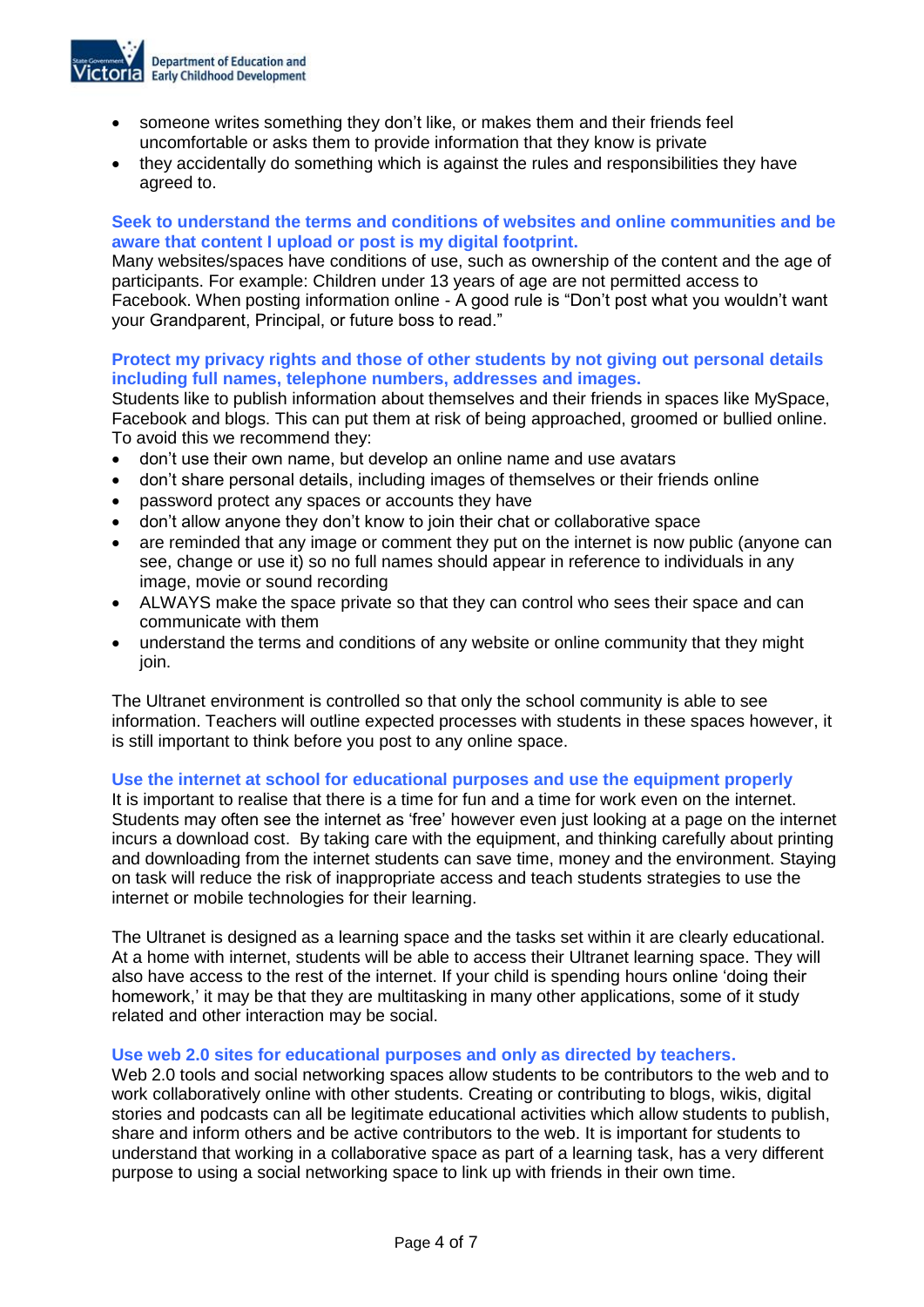

The Ultranet is established as a learning space for students. To ensure students understand the difference between an educational collaborative space and a community dedicated to socialising, teachers will clearly outline the educational purpose of the task and the roles and responsibilities of students. Protocols for what will be considered acceptable practice in the collaborative space will be established.

# **Abide by copyright procedures when using content on websites (ask permission to use images, text, audio and video and cite references where necessary).**

Music, information, images and games on the internet are owned by someone. The term copyright is a legal one and there are laws to enforce it. Not only is breaking copyright morally, ethically and legally wrong, it can introduce potential risks. By downloading a 'freebie' you can risk bringing a virus or spyware to the computer or system. These can destroy a computer system or provide hackers with details such as passwords and bank accounts. Peer to peer sharing software like Limewire and Bit-torrent can sometimes share music and files illegally, and make computers vulnerable.

# **Think critically about other users' intellectual property and how I use content posted on the internet, not simply copy and paste information from websites.**

Not everything on the internet is true, accurate or unbiased. The school is working to teach digital literacy skills, which enable students to locate, evaluate, and use information effectively on the internet. It is important that your child respects the Intellectual Property of people who contribute resources online. Students should use their own thoughts and language to express what they have learnt, and avoid simply copying and pasting information from the internet.

**Not interfere with network security, the data of another user or attempt to log into the network with a user name or password of another student.**

**Not reveal my password to anyone except the system administrator or classroom teachers.**

**Not bring or download programs without permission, including games, to the school or run them on school computers.**

**Not deliberately enter or remain in any site that has obscene language or offensive content (e.g. racist material or violent images).**

In school settings, internet service providers set up filters to block out a lot of inappropriate content, but these filters are not always foolproof. Students who deliberately seek out inappropriate content or use technologies which bypass filters, will have their internet access reviewed and their parent/carers will be immediately informed.

Computer facilities are for the use of all students so due care should be taken at all times when using these resources. Students are responsible for everything done using their accounts, and everything in their home directories. To this end, students need to keep their password secret and not gain access to other students' login details. The school connects all of the computers through a network. The introduction of unknown games or files could introduce viruses, etc and these put all school equipment and student work at risk.

# **To this end, when using my digital device as a phone, I will:**

- Keep my phone on silent during class times and only make or answer calls and messages outside of lesson times – except for specified learning purposes.
- Protect the privacy of others and never post private information about another person using Short Message Service (SMS).

### **When using a digital device as a camera I will:**

- Only take photos and record sound or video when it is part of a class or lesson.
- Seek permission from individuals involved before taking photos, recording sound or videoing them (including teachers).
- Seek appropriate (written) permission from individuals involved before publishing or sending photos, recorded sound or video to anyone else or to any online space.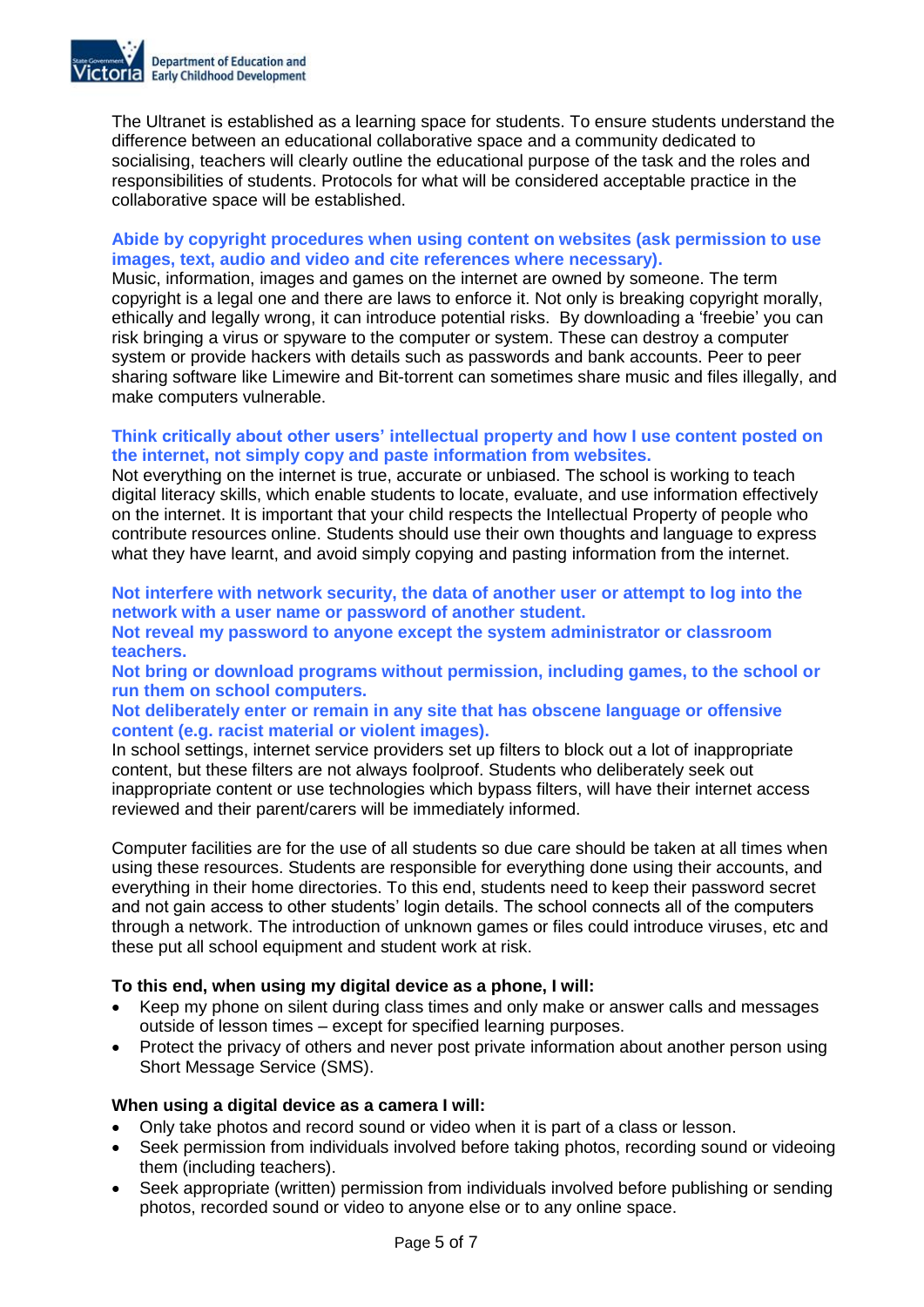

 Be respectful in the photos I take or video I capture and never use these as a tool for bullying.

Mobile phones and digital devices are a seamless part of our lives. The school allows the use of these digital technologies as a tool to enhance the capacity for learning in a classroom. Please refer to the College *Mobile Devices Policy* for details.

The recording of images and sounds can breach students' rights under the Privacy Act. Sometimes students are reluctant to tell their peers that they don't want their image or voice recorded. The Privacy Act says that the posting and sharing of information online or in any other way requires consent.

This consent must be **fully informed, freely given, current** and **specific** in how the information will be presented and who it will be presented to. Schools are required to obtain signed authority for any work, images or information posted online. All citizens need to respect the rights of others to privacy and students are no exception. A sample consent form for requesting permission is available on the DEECD website. Consent can be withdrawn at anytime. [\(http://www.education.vic.gov.au/management/elearningsupportservices/www/formstemps.htm#](http://www.education.vic.gov.au/management/elearningsupportservices/www/formstemps.htm#H2N10064) [H2N10064\)](http://www.education.vic.gov.au/management/elearningsupportservices/www/formstemps.htm#H2N10064)

# **Key Discussion Questions for parents to ask**

At home we recommend you make some time to find out how your child is using the Ultranet and the internet. Make some time to sit with them online and ask questions such as:

- $\circ$  What is it that is so enjoyable about the site or space you are using? What is the purpose of the site or space?
- o How does it work? How do you set it up? What are the conditions of use?
- $\circ$  Who is else is sharing this space? Do you know them or did you 'meet' them online? How can you control who is in your space?
- o Can you see any risks or dangers in the activity? What would you say to warn/inform a younger child?
- o What are you doing to protect yourself or your friends from these potential dangers?
- o When would you tell an adult about an incident that has happened online? Who would you tell?
- o When wouldn't you tell and why not? *Research shows that students are reluctant to report issues and put at risk their internet/phone access.*

Encourage your child to set their space to 'private' if they use a social networking site like MySpace, Bebo or Facebook (they are then in control of who can contact them and access their information).

Ensure that all internet activities occur in a shared place– not your child's bedroom. Negotiate appropriate times for online activities and use of mobile phones. Consider the use of "safe search filters" freely available as settings on Google, Bing etc

### **Scenarios for teacher/parent/guardian/student discussion:**  *What can you do?*

- You found the car picture you were searching for, but it includes a naked woman!
- Someone keeps messaging nasty and upsetting comments about you and your friends on your mobile phone.
- A person you met online asks you to give them your full name, phone number and suggests you meet. Is it different if they have been your "friend" for a long time?
- You are sent a message which has been forwarded by someone else. It has embarrassing comments/image about someone you know.
- A game online will only let you play it if you give your name, address, date of birth, etc.
- An online community asks you to sign up and allow the space to "Connect you to all your friends" It wants your email address and password to do this. It needs access to your address book.